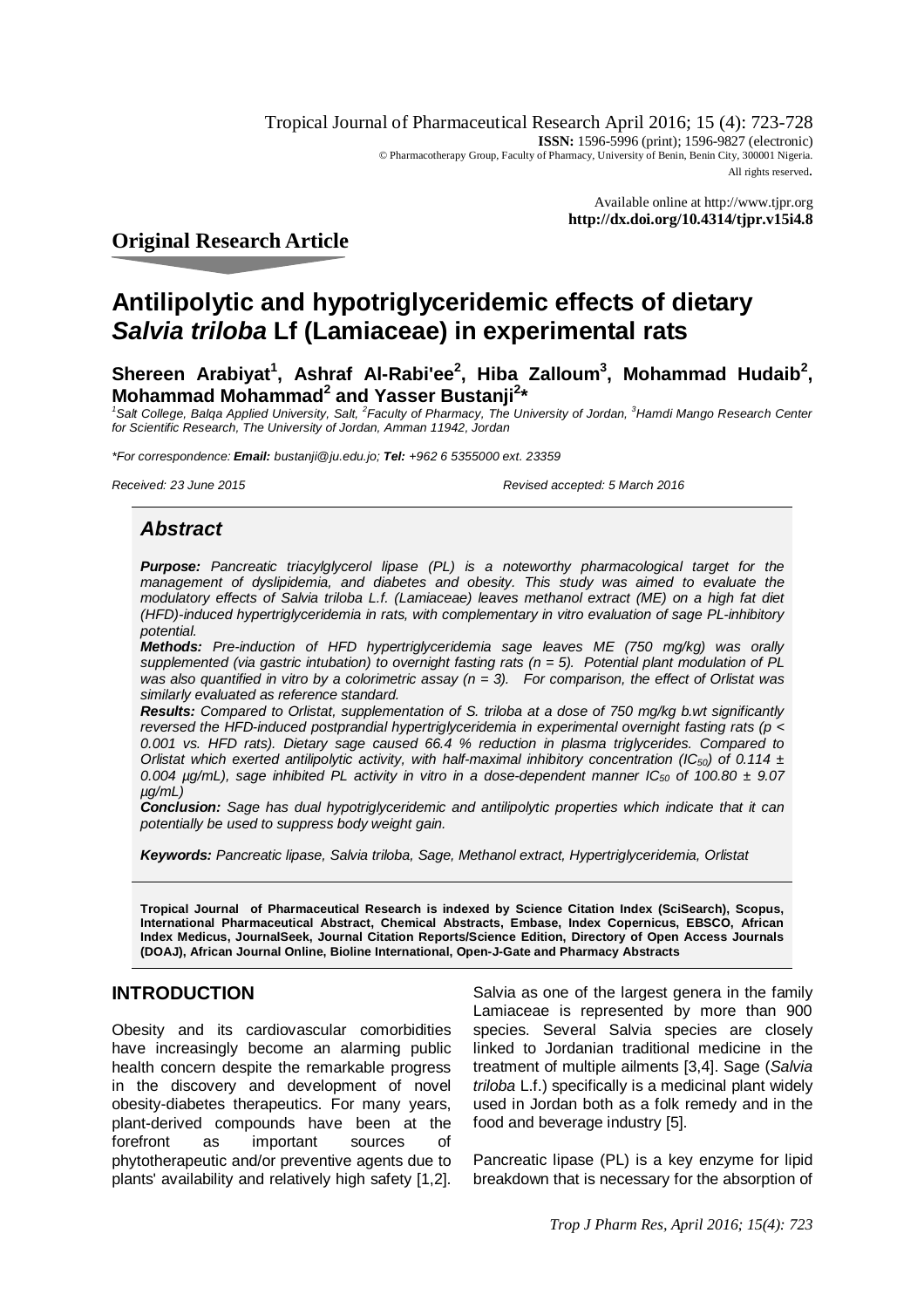dietary lipids [6]. The success of tetrahydrolipstatin (orlistat) which is a specific pancreatic lipase inhibitor has prompted research to identify new pancreatic lipase inhibitors derived from natural sources [7-9]. Natural compounds, like berberine, dihydroberberine and curcumin have substantially been proven as PLinhibitors [10-11]. Phytochemically, the pentacyclic triterpenes, oleanolic acid and ursolic acid in *S. triloba* are established as attractive constituents with PL modulatory activities [12,13]. As a continuation of our interest in the phytoprinciples-based PL inhibitors with hypotriglyceridemic efficacies, the present study was designed to determine the in vivo postprandial plasma triglycerides lowering properties of *S. triloba* crude methanol extracts in high fat fed animals and the complementary investigation of its *in vitro* PL-inhibition capacities. For comparison, the effect of orlistat was similarly evaluated.

# **EXPERIMENTAL**

## **Chemicals and instruments**

Unless otherwise stated, all reagents and chemicals of analytical grade were procured from Sigma® (Dorset, UK). In the UV determinations, a UV-VIS spectrophotometer from SpectroScan® 80D (UK) was used. Reference drugs were purchased from local suppliers.

#### **Plant collection and extraction**

Aerial parts of *Salvia triloba* (sage) were procured from Amman, Jordan in the summer of 2014. Taxonomic identification of the plant was carried out by Professor Khaled Tawaha (Department of Pharmaceutical Sciences, Faculty of Pharmacy, University of Jordan) and a voucher specimen deposited in the herbarium. Sage leaves were dried for three days and then ground into a fine powder. In a Soxhlet apparatus (Sigma-Aldrich, USA), the powder was subsequently extracted with absolute methanol for 72 h. The solvent was afterwards filtered and then evaporated using Rotavapor (Laborota 4000-efficient, Heidolph, Germany). The extract obtained was further left at  $24 \pm 0.5$  °C for 24 h in order to allow for complete drying and then stored in a refrigerator until used.

## **Preparation of** *S. triloba* **ME and orlistat for** *in vitro* **PL activity assay**

Sage methanol extracts were initially dissolved in a Tris-HCl buffer (2.5 mM [Promega®, USA], pH 7.4 with 2.5 mM NaCl) to give five initial stock

solutions with a concentration range of 0.3125 – 10.0 mg/mL. Subsequently, a 20 μL aliquot of each stock solution was used in the reaction mixture to give a final concentration range of 6.25 – 200 μg/mL. Extracts were prepared according to traditional use, so DMSO or any other organic solvent, even in a minimum concentration, was avoided [14].

Finally, orlistat, the reference drug (Hayat Pharmaceutical Industries Co. PLC, Jordan; 1 mg/mL DMSO), was prepared into six different stock solutions with a concentration range of 0.625 - 20 µg/ mL. Thereafter, a 20 μL aliquot of each stock solution was used in the reaction mixture to give a final concentration range of  $0.0125 - 0.4$  µg/mL.

## **Spectrophotometric quantification of PL inhibition by test extracts and orlistat**

Pancreatic lipase activity was determined by measuring the rate of release of p-Nitrophenol (p-NP) from p-Nitrophenol butyrate (p-NPB). Enzyme assay was conducted by the spectrophotometric method as per the protocol from Al-Hallaq *et al* [8-9] and Bustanji *et al* [15]. Subsequent determinations were undertaken for the tested extracts and orlistat  $(n = 3)$  to calculate the concentration required for the PL 50 % inhibition  $(IC_{50})$ .

## **Animals**

All experiments related to diet-induced lipid profile derangements (hypertriglyceridemia) were conducted with male Albino rats at the experimental animal laboratory at the University of Jordan. All animal experiments comply with the Guide for the Care and Use of Laboratory Animals 8th edition published by the US National Institute of Health [16,17].

The ethical approval for conducting animal studies was obtained from the ethical and scientific research council at the faculty of Pharmacy/ the University of Jordan (Ref No. 27/2/2010/3). Before the investigations, rats initially weighing 375 - 425 g (average 400 g) were housed in groups of five per cage with free access to tap water and proper pellet chow *ad libitum* at  $25 \pm 0.5$  °C with a relative humidity 50  $-60$  % and a 12 h light/dark cycle [16].

As the acute oral toxicity studies were performed in overnight fasting animals, no abnormal behavior or mortality was evidenced at the sage dose range of  $500 - 1000$  mg/kg b.wt. Hence, the dose 750 mg/kg b.wt was selected as the therapeutic/preventive dose in the present study.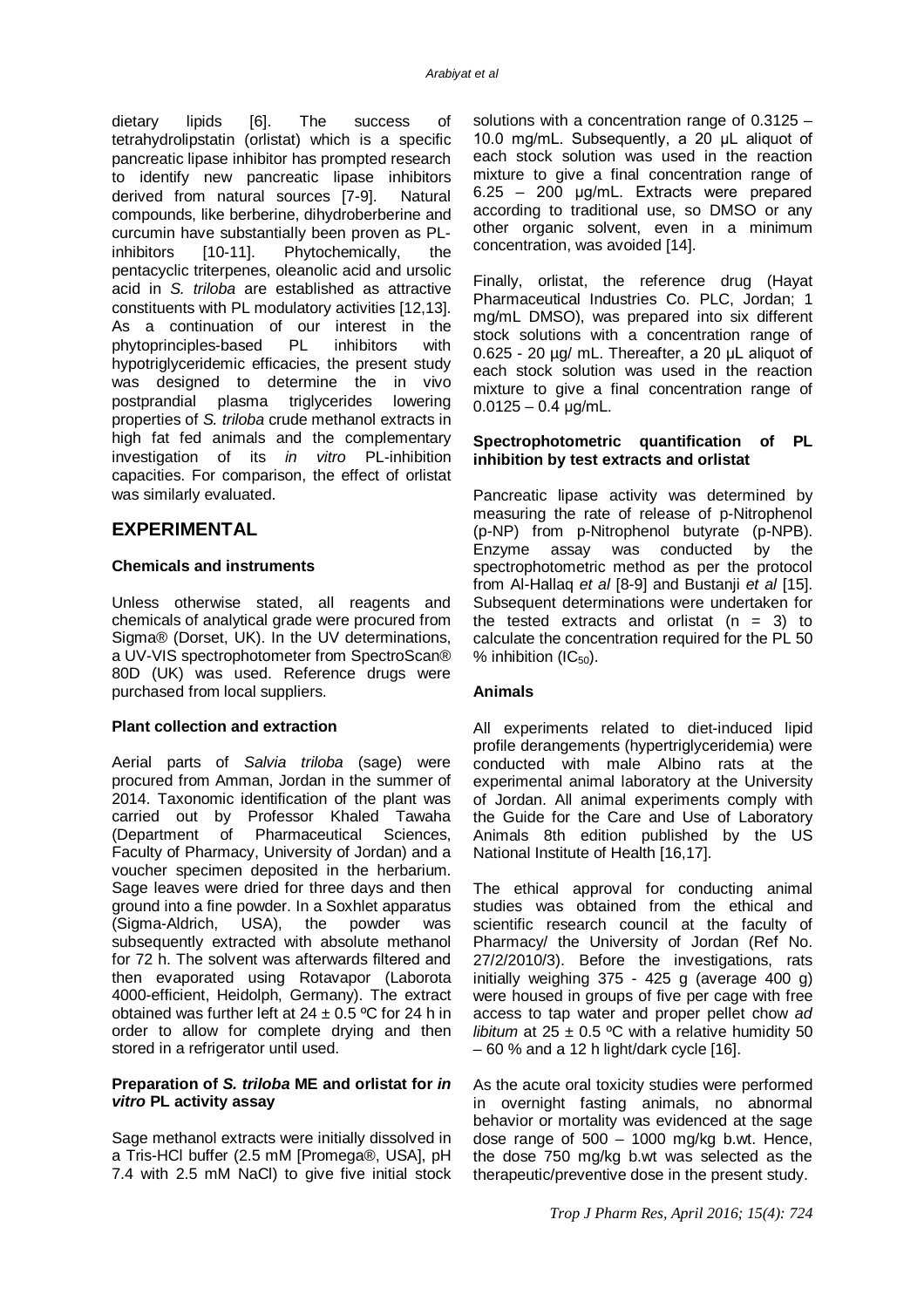## **Experimental protocol**

Overnight fasting rats were randomly divided into 4 groups with 5 animals each, assigned to:

Group I – Normal diet control (standard rat chow)

Group II – High fat (30%) diet (HFD) control [18]

Group III – Orlistat (5 mg/kg b.wt) + HFD

Group IV – Sage ME (750 mg/kg b.wt) + HFD

Except for group I, overnight fasting male Albino rats were fed a HFD following an initial supplementation with 1 mL of vehicle (20 % ethanol + 80 % water; group II), orlistat (5 mg/kg b.wt; group III), or sage ME (750 mg/kg b.wt; group IV) as per assigned to treatment groups via gastric intubation. Tail vein blood samples were collected under ether anesthesia and subsequently centrifuged for 5 min at 4000 rpm (round per minute).

Using an enzymatically commercial kit (Joaquim Costa®, Barcelona, Spain), postprandial HFD induced changes in plasma triglycerides were determined 2 h-post HFD administration.

#### **Statistical analysis**

Data are represented as mean ± standard deviation (SD,  $n = 3 - 5$ ). Statistical differences between the control and different treatment groups were determined with Graphpad Prism® (version 3.02 for Windows; GraphPad Software,

San Diego, CA, USA) using one way analysis of variance (ANOVA) followed by Newman Keuls' post test whenever appropriate. Values were considered significantly different if *p* < 0.05, and highly significantly different if *p* < 0.01 and *p* < 0.001.

# **RESULTS**

#### **Inhibitory effect of S. triloba ME on PL activity**

The  $IC_{50}$  of Orlistat was 114.0  $\pm$  4.0 ng/mL (equivalent to  $0.2 \pm 0.0$  µM, n = 3). Compared to orlistat, a marked concentration-dependent PL inhibition trend was obtained from the *S. triloba* tested extracts. The inhibitory profiles of *S. triloba* leaves ME are shown in Figure 1. The  $IC_{50}$ of sage value obtained for a minimum of triple independent determinations was 100.8 + 9.07 μg/mL.

#### **Effect of sage on postprandial plasma triglycerides in HFD rats**

A promising hypotriglyceridemic influence of dietary sage at 750 mg/kg is observed in HFDinduced hypertriglyceridemic rats. Figure 2 demonstrates the effect of dietary *S. triloba* ME (750 mg/kg) on plasma triacylglyceride levels. Expectedly, plasma triglycerides (mg/dL) in HFDfed animals are highly significantly greater than those in the control rats (217.8  $\pm$  81.92 vs. 62.8  $\pm$ 14.53 respectively,  $n = 5$  rats/group,  $p < 0.001$ , Figure 2).



**Figure 1**: *In vitro* inhibitory effects of ascending concentrations (µg/mL) of *S. triloba* ME and orlistat on pancreatic triacylglycerol lipase activity. Results are mean  $\pm$  SD (n = 3 independent replicates)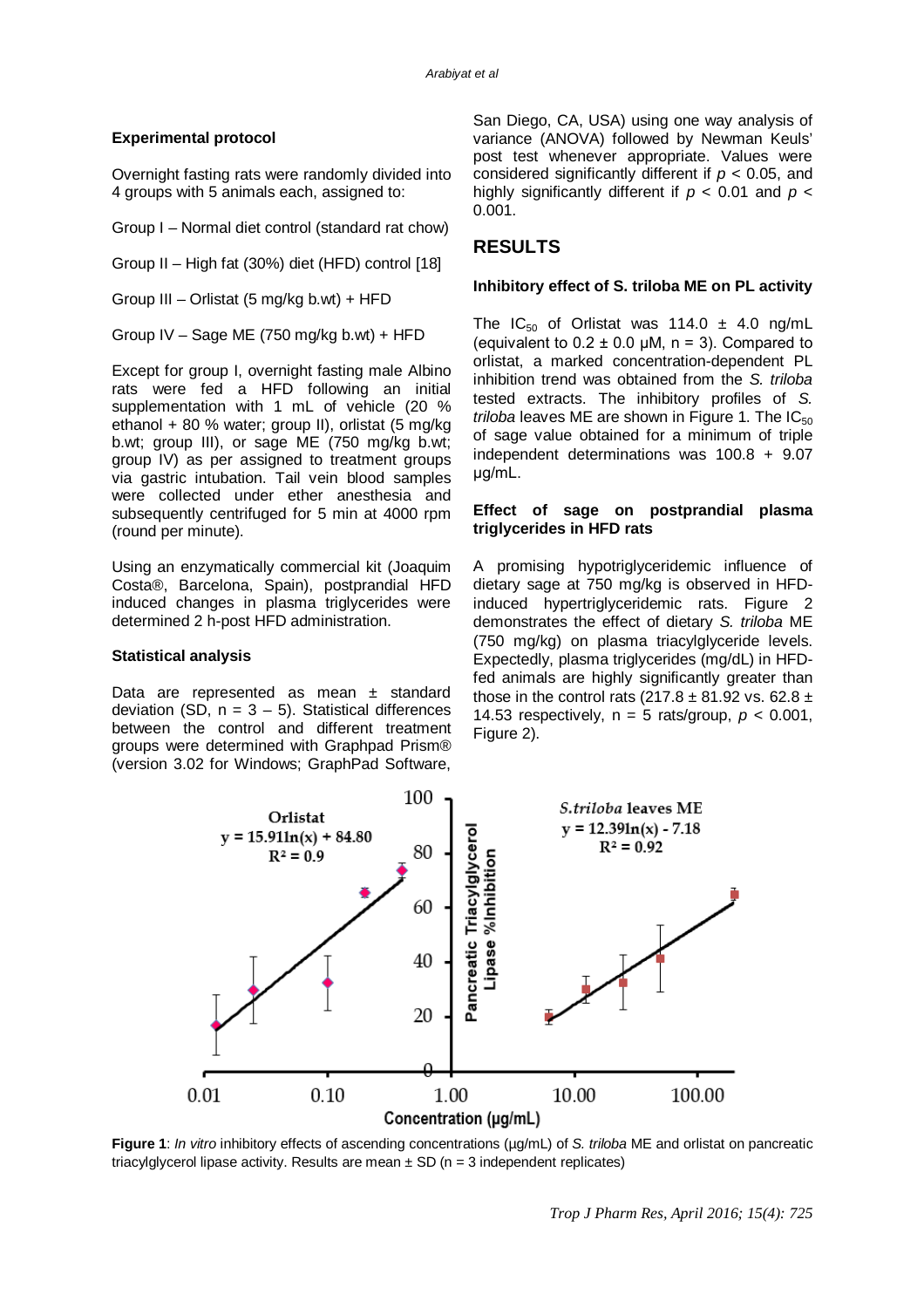

**Figure 2**: *In vivo* effects of dietary *S. triloba* ME (750 mg/kg b.wt) on postprandial hypertriglyceridemia in HFD-fed animals ( $n = 5$ ). Results are expressed as mean  $\pm$  SD of plasma triacylglycerides using ANOVA followed by Newman Keuls' post-test where \*\*\*P<0.001 compared to normal diet control group,  $\Delta\Delta\Delta P$ <0.001 compared to HFD group

In orlistat- treated HFD-fed rats (group III), plasma triglycerides (mg/dL) are substantially less than those in untreated HFD-fed rats (68.1  $\pm$ 24.8 vs. 217.8  $\pm$  81.9 respectively, n = 5 rats/group,  $p < 0.001$ , Figure 2) with a 68.8 % reduction. Also, postprandial hypertriglyceridemia (mg/dL) has been impressively normalized in group III as in the controls' (68.1  $\pm$  24.8 vs. 62.8  $\pm$  14.53 respectively, n = 5 rats/group,  $p > 0.05$ ). Similarly, in the *S. triloba* 750 mg/kg b treated HFD-fed rats (group IV), plasma triglycerides (mg/dL) are highly markedly less than in those in HFD-fed animals (73.2 ± 36.8 vs. 217.8 ± 81.92 respectively,  $n = 5$  rats/group,  $p < 0.001$ ) with a 66.4 % reduction. Postprandial plasma triglycerides in group IV are comparable to controls' (73.2 ± 36.8 vs. 62.8 ± 14.53 respectively,  $n = 5$  rats/group,  $p > 0.05$ ) and orlistat-treated HFD animals'  $(73.2 \pm 36.8 \text{ vs.})$ 68.1 ± 24.77, n = 5 rats/group, *p* > 0.05). Taken together, these outcomes are perfectly aligned with *in vitro* PL inhibitory effects of sage.

# **DISCUSSION**

Potential anti-obesity pharmacotherapeutics were intensely scrutinized as obesity was reaching alarming epidemic proportions globally [19]. Pharmacological intervention with natural product-based drugs is an effective and safe alternative for mitigating obesity. Pancreatic triacylglycerol lipase (PL) is an interesting pharmacological target for the management of dyslipidemia, atherosclerosis, and obesity-related dyslipidemia [19-21]. The orlistat PL-IC $_{50}$  value obtained in this current study is comparable to the other reported PL-IC $_{50}$  values [20]. These significant anti-lipase effects of sage may be

solidly related to the effect of the major compounds identified in the crude extract [8,20] acting additively or synergistically in optimal ratio [22]. Hydrocarbons, sterols, triterpenes, fatty acids, phenolic acids, and flavonoids have been identified in *S. triloba*. *Salvia* species [23-25]. The presence of pentacyclic triterpenes (oleanolic acid, carnosic acid, and ursolic acid) in *Salvia* species may account for the plant PL inhibitory propensities [26-29]. All in all, pharmacological inhibition of dietary lipid digestion and absorption may induce favorable amelioration of dyslipidemia, atherosclerosis, and obesity. Impressively, pancreatic triacylglycerol lipase natural inhibitors offer the utility for adjuvant or alternative treatment to statins or orlistat as likely synergies can exist between new and established lipid-lowering drugs [30].

In a study performed by Mnafgui *et al* [31], it was found that the inhibitory action of PL leads to a decrease in lipid profiles. Our *in vitro* and *in vivo* findings combined are in agreement with those of Mnafgui *et al* [31]. As the occurrence of obesity is on the rise, various recent studies have been done regarding the treatment of obesity through the suppression of triglyceride accumulation by inhibiting the digestion of dietary lipids. This may minimize intestinal fat absorption with a remarkable body weight reducing influence countering the abdominal fat accumulation [32].

# **CONCLUSION**

Sage extract can inhibit crucial gastrointestinal enzymes involved in lipid digestion and absorption, which indicates that sage is a potential phytotherapeutic/prophylactic strategy to control obesity-associated

*Trop J Pharm Res, April 2016; 15(4): 726*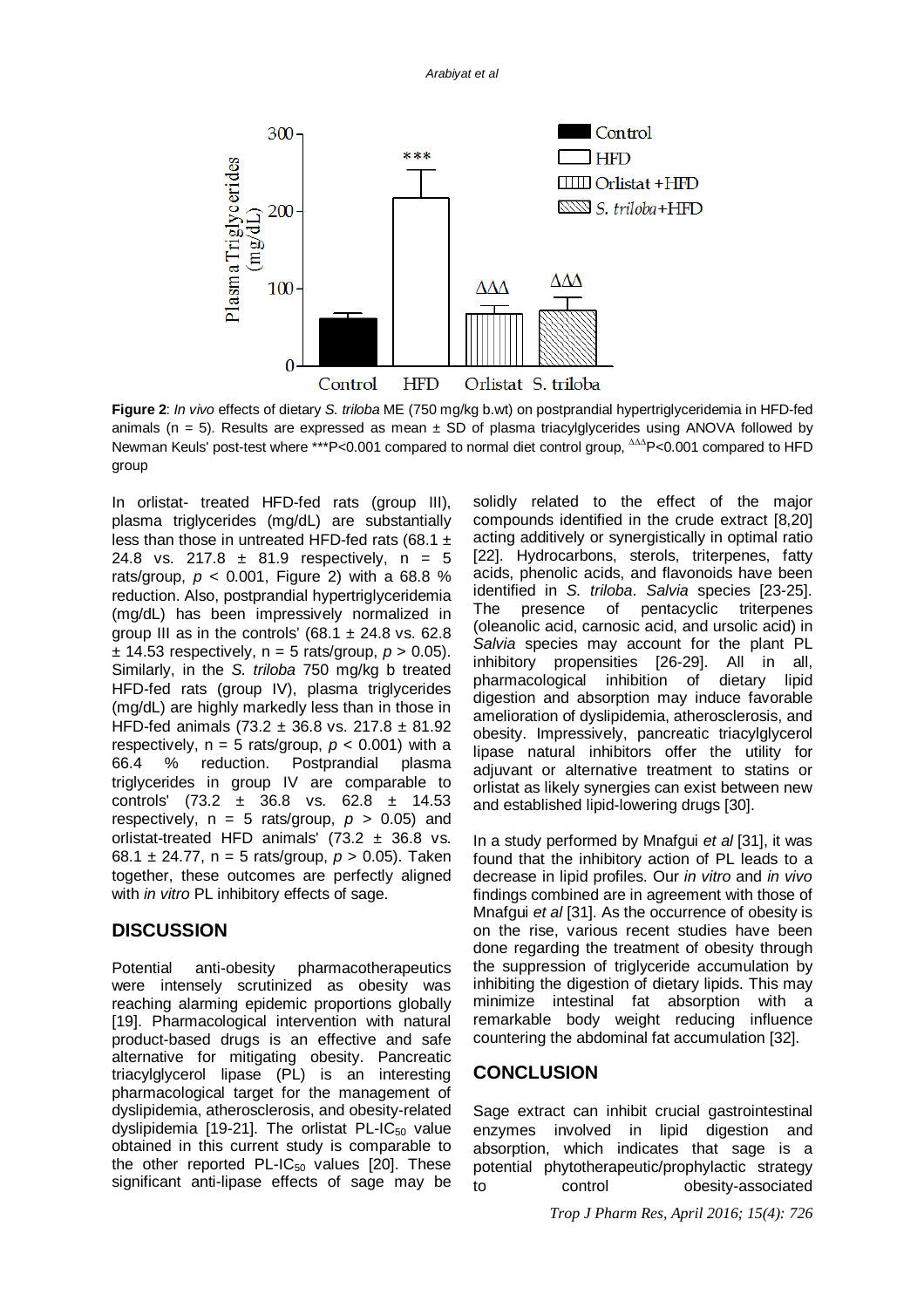hypertriglyceridemia. Future studies would focus on the *in vitro* and *in vivo* testing of therapeutic and/or preventive potentials of sage extract both alone and in combination with established pharmacological and natural agents used for the management of adiposity-related dyslipidemia and insulin resistance.

## **ACKNOWLEDGEMENT**

The authors are grateful to Scientific Research Fund of Ministry of Higher Education (no. MPH/1/05/2014) and the Deanship of Academic Research at the University of Jordan (nos. 1630 and 1745) for funding this work. Mrs Jeannine Abusheikh is gratefully acknowledged for proofreading the manuscript.

## **REFERENCES**

- *1. World Health Organization. Obesity and overweight. Fact sheet N 311; <http://www.who.int/mediacentre/factsheets/fs311/en/.> Accessed on Jan 2015*
- *2. Kazemipoor M, Radzi CWJWM, Cordell GA, Yazi I. Potential of traditional medicinal plants for treating obesity: a review. International Conference on Nutrition and Food Sciences. IACSIT Press, Singapore. IPCBEE 2012; 39(2012): 1-6.*
- *3. Al-Eisawi DMH. Flora of Jordan Checklist; revised Edition 1. 2013; The University of Jordan Press, Amman, Jordan.*
- *4. Afifi FU, Abu-Irmaileh B. Herbal medicine in Jordan with special emphasis on less commonly used medicinal herbs. J Ethnopharmacol 2000; 72: 101-110.*
- *5. Kasabri V, Afifi FU, Abu Dahab F, et al. In vitro modulation of metabolic syndrome enzymes and proliferation of obesity related-colorectal cancer cell line panel by Salvia species from Jordan. Rev Roum Chim 2014; 59: 693-705.*
- *6. Thomson ABR, Schoeller C, Keelan M. Smith L. Clandinin MT. Lipid absorptions passing through the unstirred layers, brush-border membrane, and beyond. Can J Physiol Pharmacol 1993; 71(8): 531-555.*
- *7. Hill JO, Hauptman J, Anderson JW, Fujioka K, O'Neil PM, Smith DK, Zavoral JH. Orlistat, a lipase inhibitor, for weight maintenance after conventional dieting: a 1-y study. Am J Clin Nutr 1999; 69(6): 1108-1116.*
- *8. Al-Hallaq EK, Kasabri V, Abdalla SS, Bustanji YK, Afifi FU. Anti-obesity and antihyperglycemic effects of Crataegus aronia extracts: In vitro and in vivo evaluations. Food Nutr Sci. 2013; 4(9): 972-983.*
- *9. Al-Hallaq EK, Litescu SC, Kasabri V, et al. Hypocholesterolemic effects of Adiantum capillus veneris L. aqueous extract in high cholesterol diet-fed rats and HPLC-MS determination of its polyphenolics. Rev Roum Chim 2015; 60: 357-365*
- *10. Mohammad M, Al-masri IM, Issa A, Khdair A, Bustanji Y. Inhibition of pancreatic lipase by berberine and dihydroberberine: an investigation by docking simulation and experimental validation. Med Chem Res 2013; 22(5): 2273-2278.*
- *11. Mohammad M, Kasabri V, Zalloum H, Tayyem R, Aburish E, Al-Hiari Y, Bustanji Y. Antilipolytic property of curcumin: molecular docking and kinetic assessment. Rev Roum Chim 2015, in Press.*
- *12. Kim J, Jang DS, Kim H, Kim JS. Anti-lipase and lipolytic activities of ursolic acid isolated from the roots of Actinidia arguta. Arch Pharmacal Res 2009; 32(7): 983- 987.*
- *13. Etoundi CB, Kuaté D, Ngondi JL, Oben J. Anti-amylase, anti-lipase and antioxidant effects of aqueous extracts of some Cameroonian spices. J Nat Prod 2010; 3(2010): 165-171.*
- *14. Gurbuz I, Ustun O, Yesilada E, Sezik E, Kutsal O. Antiulcerogenic activity of some plants used as folk remedy in Turkey. J Ethnopharmacol. 2003; 88(1): 93-97.*
- *15. Bustanji Y, AlMasri I, Mohammad M, et al. Pancreatic lipase inhibition activities of trilactone terpenes of Ginkgo biloba. J Enzyme Inhib Med Chem 2011; 26: 453-459.*
- *16. Guide for the Care and Use of Laboratory Animals 8th edition published by the US National Research Council of National Institute of Health. [\(https://grants.nih.gov/grants/olaw/Guide-for-the-Care](https://grants.nih.gov/grants/olaw/Guide-for-the-Care-)and-use-of-laboratory-animals.pdf)*
- *17. Fararjeh M, Mohammad M, Bustanji Y, AlKhatib H, Abdalla S. Evaluation of immunosuppression induced by metronidazole in Balb/c mice and human peripheral blood lymphocytes. Int Immunopharmacol 2008; 8(2): 341-350.*
- *18. Srinivasan K, Platel K, Rao MVL. Hypotriglyceridemic effect of dietary vanillin in experimental rats. Eur J Food Res Technol 2008; 228(1): 103-108*
- *19. Baretic M. Targets for medical therapy in obesity. Dig Dis 2012; 30(2): 168-172*
- *20. Mansi K, Abushoffa AM, Disi A, et al. Hypolipidemic effects of seed extract of celery (Apium graveolens) in rats. Pharmcog Mag 2009; 5: 301-305.*
- *21. Marrelli M, Loizzo MR, Nicoletti M, et al. In vitro investigation of the potential health benefits of wild Mediterranean dietary plants as anti-obesity agents with α-amylase and pancreatic lipase inhibitory activities. J Sci Food Agric 2014; 94: 2217-2224.*
- *22. BrahmaNaidu P, Nemani H, Meriga B, Mehar SK, Potana S, Ramgopalrao S. Mitigating efficacy of piperine in the physiological derangements of high fat diet induced obesity in Sprague Dawley rats. Chem Biol Interact 2014; 221:42-51.*
- *23. Bansal P, Paul P, Shankar G, et al. Flavonoid rich fraction of Pilea microphylla (L.) attenuates metabolic abnormalities and improves pancreatic function in C57BL/KsJ-db-db mice. Biomed Prev Nutr 2011; 1: 268- 272.*

*Trop J Pharm Res, April 2016; 15(4): 727*